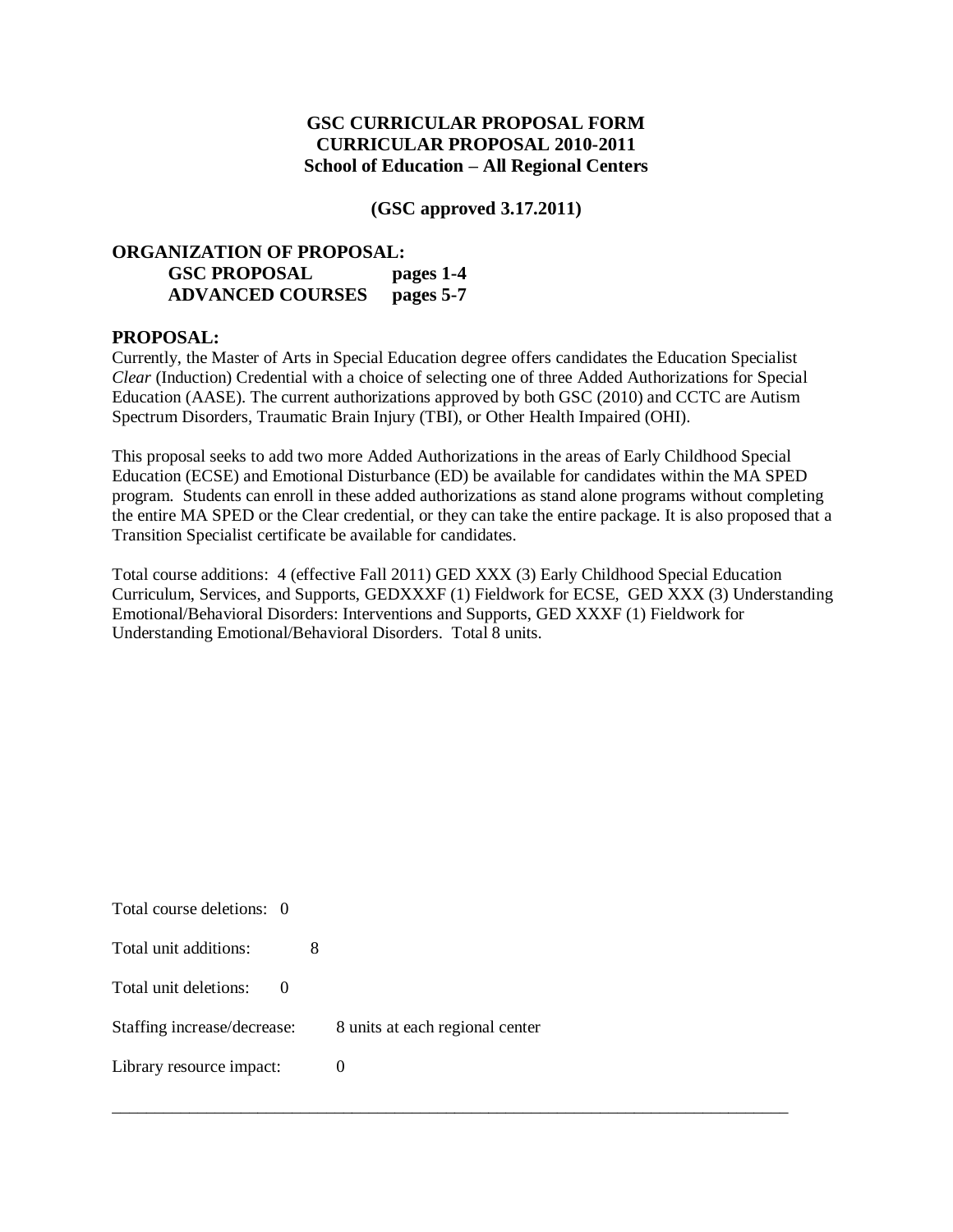Signature Dean of the School/Department Chair

## **PROPOSAL:**

### **PROGRAM LEARNING OUTCOMES (PLO)**

The following table is presented to express the alignment of the three defining measures of Program Learning Outcomes with the university's institutional outcomes – learning, growing, and serving. These measures are expressed and expanded upon as they related to the core values of the SOE.

| <b>Institutional Learning Outcomes</b>                                                                                                                                                                               | <b>SOE Learning Outcomes</b>                                                                                                                                                                                                                                              |
|----------------------------------------------------------------------------------------------------------------------------------------------------------------------------------------------------------------------|---------------------------------------------------------------------------------------------------------------------------------------------------------------------------------------------------------------------------------------------------------------------------|
| 1. Learning, Informed by our<br>Faith<br>1.a Display openness to new<br>knowledge and perspectives.<br>1.b Think critically, analytically<br>and creatively.<br>1.c Communicate effectively.                         | 1. Equip<br>1.a Engage in ongoing scholarly, professional, personal<br>and spiritual growth.<br>1.b Gain knowledge and skills in critical thinking,<br>analysis, and synthesis.<br>1.c Work collaboratively and communicate effectively<br>as servant leaders.            |
| 2. Growing, In a Faith<br><b>Community</b><br>2.a Demonstrate God-inspired<br>development and understanding of<br>others.<br>2.b Living gracefully within<br>complex environmental and social<br>contexts.           | 2. Transform<br>2.a Embrace the positive power of diversity through<br>development as advocates for equity and access.<br>2.b Apply faith-based influences and beliefs within<br>educational organizations.                                                               |
| 3. Serving, In a Context of Faith<br>3.a Engage in actions that reflect<br>Christian discipleship in a context<br>of communal service and<br>collective responsibility.<br>3.b Serving both locally and<br>globally. | 3.Empower<br>3.a Engage in reflective educational practices that<br>emulate Christian discipleship within an educational<br>community focused on service and responsibility.<br>3.b Serve as research-based transformational leaders<br>within educational organizations. |

The Commission on Teacher Credentialing (CTC) approved new Education Specialist Clear (Induction) Authorization standards in March, 2009 which included Added Authorizations in disability-specific areas. This necessitates development of new coursework specifically designed to address these standards. Currently PLNU offers the Education Specialist Clear Authorization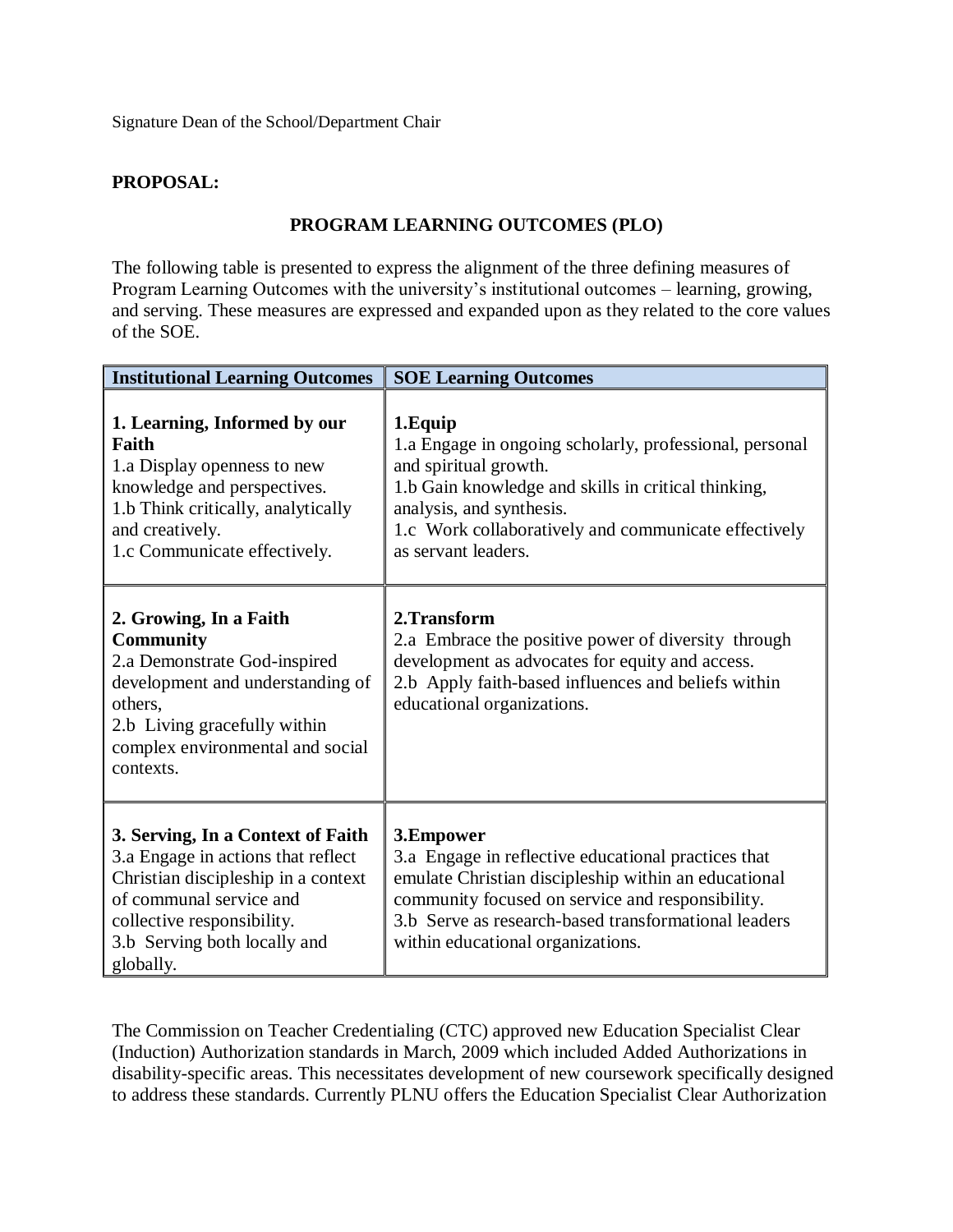with Added Authorizations in Autism Spectrum Disorders, Traumatic Brain Injury, and Other Health Impairments.

There are several rationales for the proposed Added Authorizations to the Master of Arts in Special Education Program:

- (1) CTC has continued to encourage university teacher preparation programs to expand their capacity to offer a range of Added Authorizations to meet the needs of teachers and school districts.
- (2) Partnerships with local school districts continue to be strong and underscore the interest in and need for greater knowledge and expertise among special education teachers. The disability areas of early childhood and emotional disturbance have been experiencing increases in the identification of children with these unique learning needs for some time. Likewise, transition services are an important aspect of special education services and supports in school districts. Districts employ special education teachers as transition specialists to assist students and families as they move from high school to postsecondary services. As a result, districts are seeking teachers with expertise in these particular areas. The SOE can remain competitive in the marketplace by offering these unique areas of specialization. The proposal for the expansion of Added Authorizations within the Master of Arts in Special Education and a transition specialist certificate allows the SOE to offer a masters degree that mirrors best practices and current service delivery models.

It is therefore recommended that the School of Education make the following major changes:

- (1) Add the courses needed for an Added Authorization in Early Childhood Special Education as part of the Master of Arts in Special Education beginning fall semester 2011.
- (2) Add the courses needed for an Added Authorization in Emotional Disturbance as part of the Master of Arts in Special Education beginning fall semester 2011.
- (3) Add the Transition Specialist certificate as part of the Master of Arts in Special Education beginning fall semester 2011.

**Rationale:** In order to serve the growing needs of California's diverse special needs population in California's P-12 public schools, the School of Education seeks to include these Added Authorizations as part of the Master of Arts in Special Education. Candidates who complete these authorizations will be prepared to teach P-12 students diagnosed with these needs.

**Impact on support services:** The Office of Records, SFS, graduate admissions counselors and faculty will need to become familiar with the requirements of the new authorizations. The support services offices have all been contacted during the development of this proposal and have encouraged this process as they see it beneficial to both candidates and the university.

**Department/school/institution mission fit:** The special education credential program has been an integral part of the School of Education for many years and continues to provide strong enrollment. As the legislature, CTC and market demands have been recognized, our program has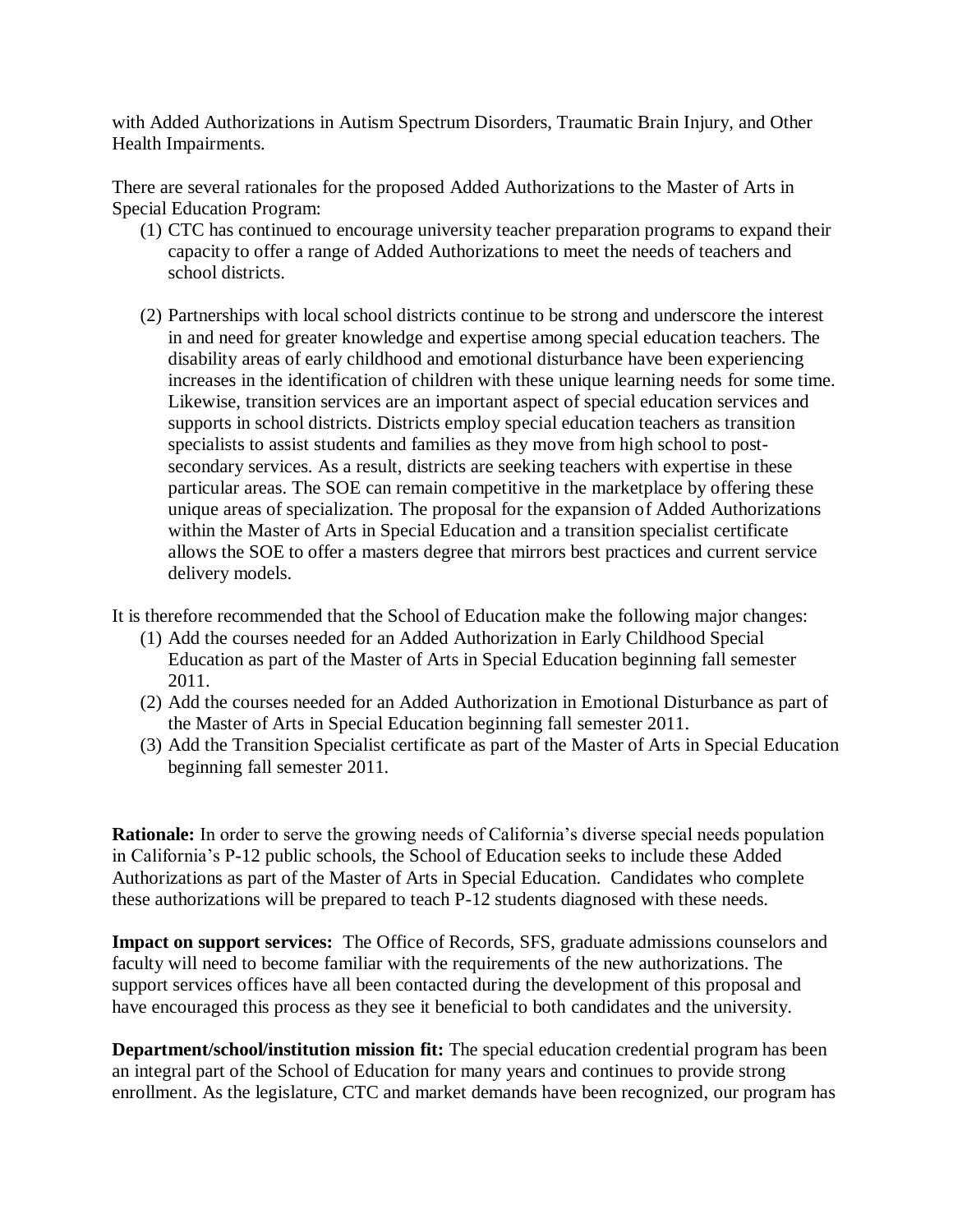adapted and grown. This proposal comes out of external laws and is responsive to the current market demands of special education candidates. This proposal allows our programs to continue to be competitive in helping candidates obtain a high quality education specialist clear credential with an expanded range of Added Authorization in Special Education, complete a Transition Specialist certificate, and at the same time complete a master of arts degree in special education.

**Impact on enrollment:** The education specialist credential programs at PLNU as a whole have been growing in response to the on-going shortage of trained teachers in the field of special education throughout California. It is anticipated with offering the proposed expansion of Added Authorizations in Special Education (AASE) and the Transition Specialist certificate, more candidates will be interested in the program and district partnerships will increase.

**Impact on department/school staffing:** Regional Centers would utilize current full-time faculty or adjunct faculty. Each regional center and program coordinators for special education will develop a schedule of course offerings to phase in the new Added Authorizations and the Transition Specialist certificate for the Master of Arts in Special Education. Since the new Added Authorizations and Transition Specialist certificate requirements are built upon the current program requirements there should not be an increase in faculty load to implement this program.

**Impact of proposal on the size of the major graduate program:** *The MA Sped currently has three options for students to choose from for their Added authorization. This proposal adds two more options but at the same time can bring in additional students who would be interested in these areas (ECSE & ED).* 

**Staffing increase/decrease:** The proposal requires the addition of one field experience course for each of the AASE's (Early Childhood Special Education, Emotional Disturbance). The field experience courses would be overseen by existing special education faculty.

**Budget:** The following proposed budget illustrates the implementation of one added authorization 3 unit course at one center with just 6 students in column B. Column C illustrates 10 students, and Column D 15 students. All three scenarios are based upon the 2010-11 tuition rate of \$525 per unit.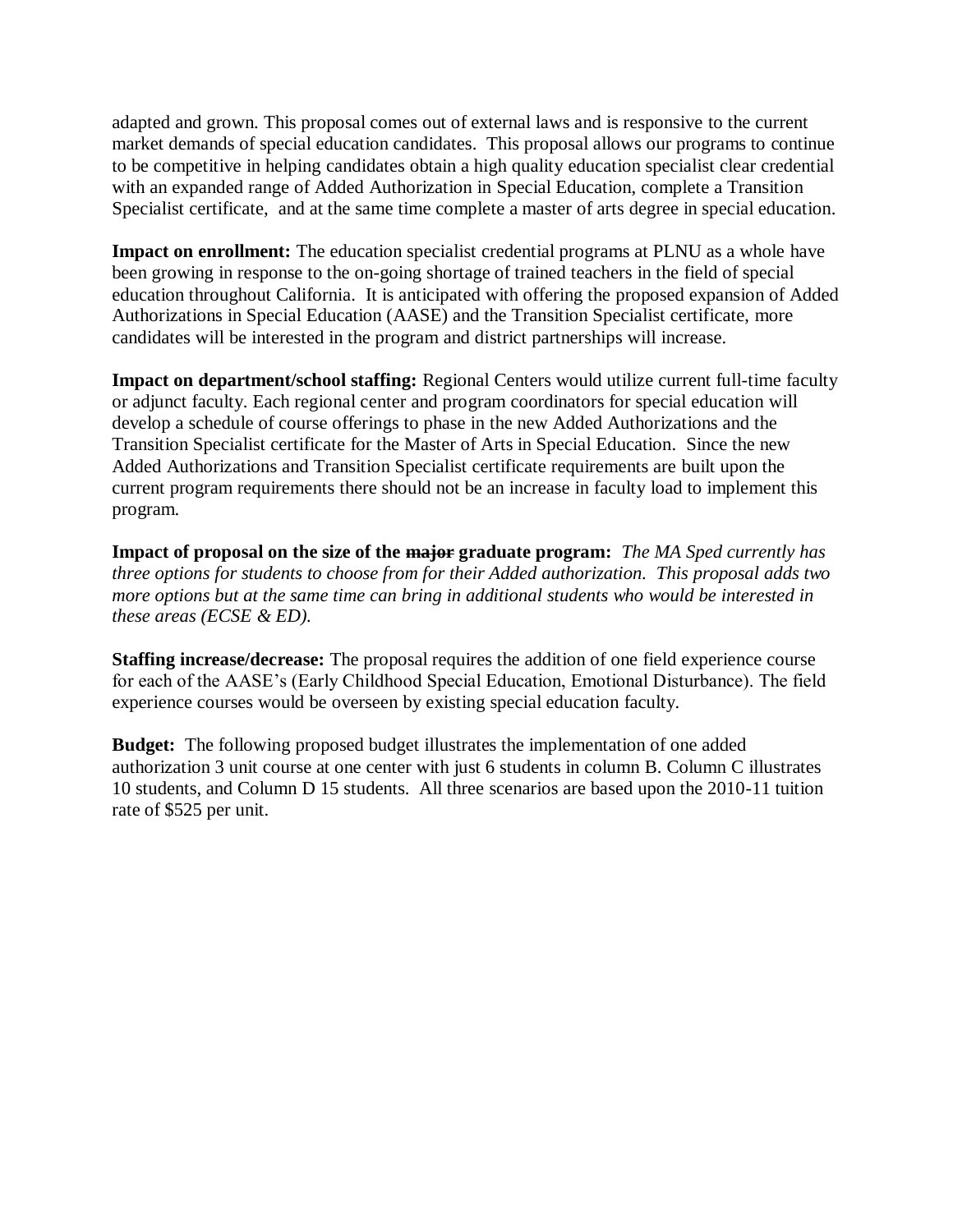|                       | B                               |       |                                     | C      |                                     | D      |  |
|-----------------------|---------------------------------|-------|-------------------------------------|--------|-------------------------------------|--------|--|
|                       | 6 students taught<br>by Adjunct |       | 10 students<br>taught by<br>Adjunct |        | 15 students<br>taught by<br>adjunct |        |  |
| Revenue \$525 x 3     |                                 |       |                                     |        |                                     |        |  |
| units                 | \$                              | 9,450 | \$                                  | 15,750 | \$                                  | 23,625 |  |
|                       |                                 |       |                                     |        |                                     |        |  |
| Expenses              |                                 |       |                                     |        |                                     |        |  |
| Adjunct \$1440 x 3    | \$                              | 4,323 | \$                                  | 4,323  | \$                                  | 4,323  |  |
| Indirect expenses (\$ |                                 | 4,725 | \$                                  | 7,875  | \$                                  | 11,813 |  |
| <b>Total Expenses</b> | \$                              | 9,048 | \$                                  | 12,198 | \$                                  | 16,136 |  |
| Profit(Loss)          | \$                              | 402   | \$                                  | 3,552  | \$                                  | 7,490  |  |
|                       |                                 |       |                                     |        |                                     |        |  |

### **Transfer Credit***:*

Students desiring to transfer relevant graduate credit from another regionally accredited institution would be subject to the academic policy within the current graduate catalog.

## **Proposal I. Early Childhood Special Education ( ECSE) Added Authorization in Special Education (AASE)**

The following courses are proposed as requirements for the ECSE AASE:

### **GED 661 (3) Early Childhood Special Education Curriculum, Services, and Supports** Course Description:

This methods course emphasizes planning, organizing, implementing, and evaluating programs for young children with special needs. Candidates will explore, plan, and implement curriculum and learning environments using individually responsive, age-related, and culturally appropriate methods and materials. Candidates will gain an understanding of the important role of play, active exploration, the construction and representation of knowledge , social interaction with peers and family members as significant others in children's cognitive and linguistic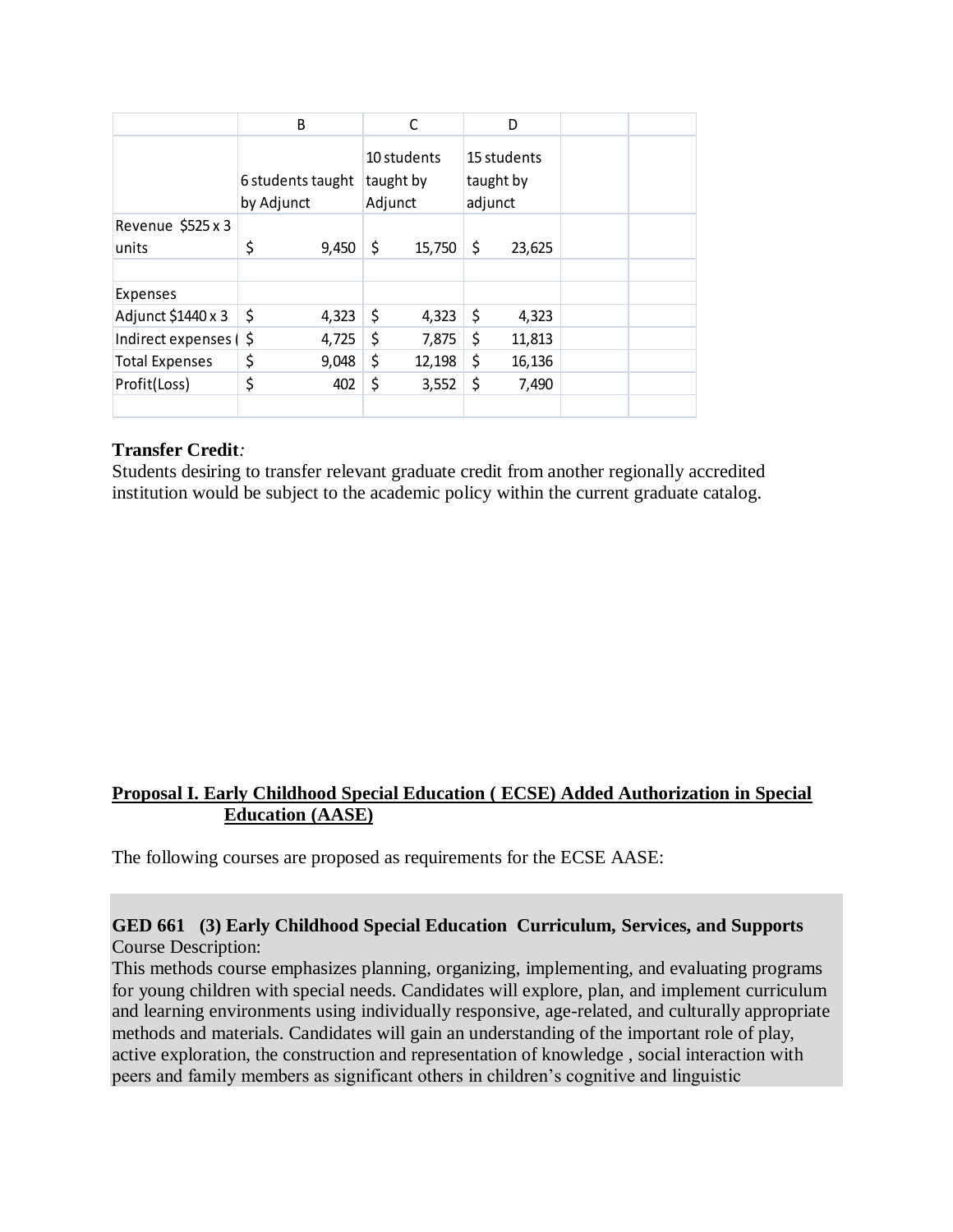development. Effective instructional strategies and interventions are practiced and applied through 15 hours of fieldwork experiences (concurrent enrollment in GED XXXF).

**GED 661F (1) Fieldwork for Curriculum Methods for Early Childhood Special Education** Course Description: This fieldwork course requires 15 clock hours of observation and participation specific to teaching methods focused on early childhood students with special needs. Candidates are responsible for transportation to and from program site. Candidates must be concurrently enrolled in GED XXX. Graded CR/NC.

These proposed new ECSE courses (4 units) would be the specialization core of the 9 unit AASE required by CTC. The remainder of the units would be completed through GED 656 and a choice of either GED 650 or GED 622 which are existing courses in the MA SPED. Note there is a prerequisite of EDU 653 which is also an existing course.

| <b>GED 661</b>                    | (3) | Early Childhood Special Education Curriculum, Services and Supports |  |  |
|-----------------------------------|-----|---------------------------------------------------------------------|--|--|
| <b>GED 661F</b>                   | (1) | <b>Fieldwork for ECSE</b>                                           |  |  |
| <b>GED 656</b>                    | (2) | Shared Leadership, Legislation, and Due Process                     |  |  |
| A choice of one of the following: |     |                                                                     |  |  |
| <b>GED 650</b>                    | (3) | Universal Access: Equity for all Students                           |  |  |
| GED 622                           | (3) | <b>Advanced Assessment and Behavior Analysis</b>                    |  |  |

**(***pre-requisite course: EDU 653 (3) Language Acquisition for Students with Disabilities***)**

# **Proposal II. Emotional Disturbance ( ED) Added Authorization in Special Education ( AASE)**

The following courses are proposed as requirements for the ED AASE:

**GED 651 (3) Understanding Emotional/Behavioral Disorders: Interventions and Supports** Course Description: This methods course examines educational support strategies and intervention techniques suitable for students with emotional and behavioral challenges. Focus is given to understanding the function of behavior and its communicative intent. Measurement of behavior, reinforcement strategies, systematic program development, techniques for monitoring student progress, and procedures for increasing academic and socially appropriate behavior are emphasized.

#### **GED 651F (1) Fieldwork for Understanding Emotional/Behavioral Disorders** Course Description: This fieldwork course requires 15 clock hours of observation and participation specific to teaching methods focused on students with emotional/behavioral